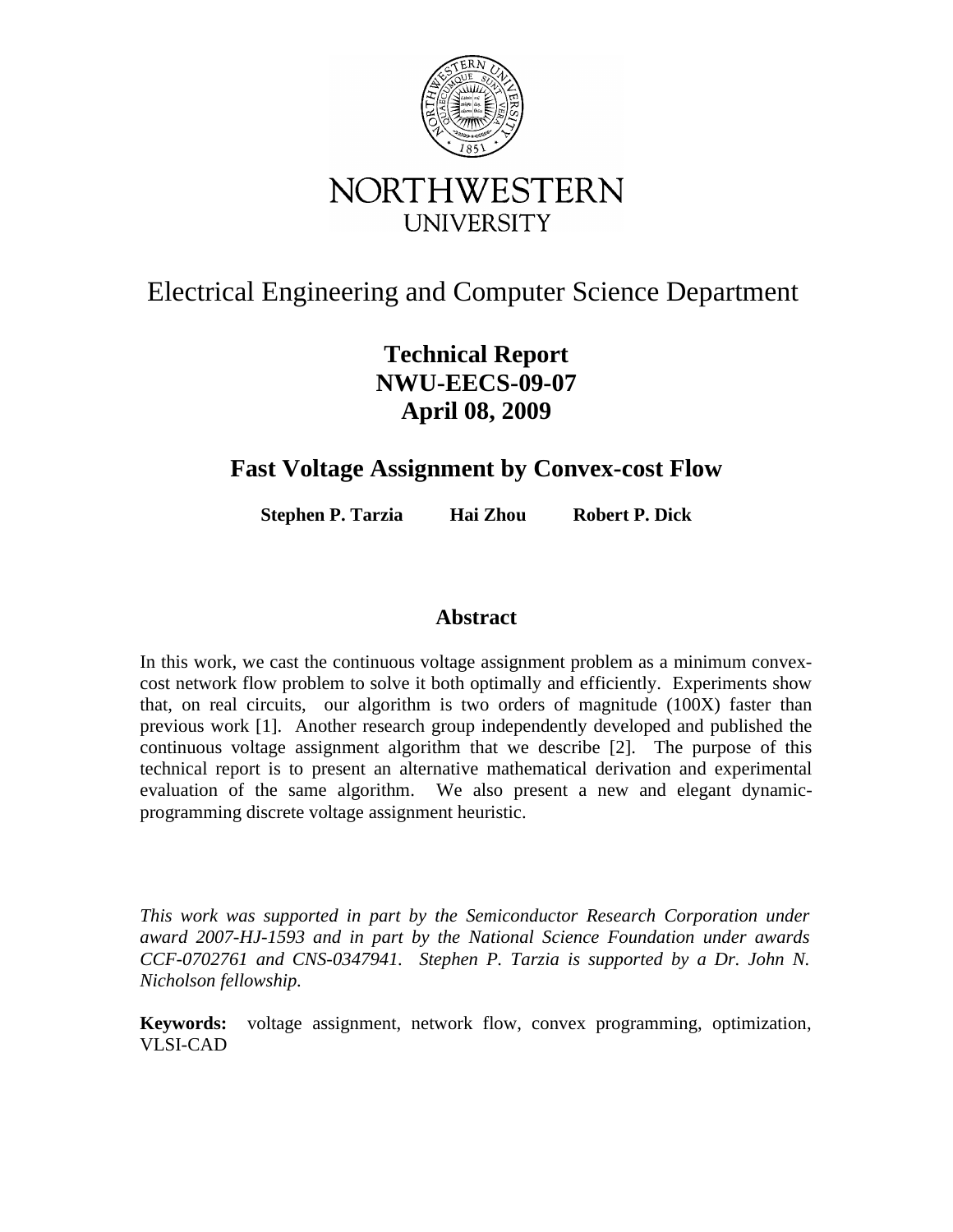#### I. INTRODUCTION

In Multiple Supply Voltage (MSV) digital circuits, we can slow portions of the circuit at design-time by powering them with reduced supply voltages. Voltage assignment is a dualobjective optimization problem; there is a tradeoff between delay and energy. In the *deadline* problem, the maximum circuit delay is given and energy is minimized. In the *budget* problem, the maximum circuit energy (or power) is given and delay is minimized. We focus on the deadline problem.

#### *A. Related work*

*Other problem definitions:* A great deal of work has been done on voltage assignment due to its huge energy saving potential. However, most of these works use very different problem definitions [3] [4] [5] [6] [7] [8] [9] [10] [11] [12] [13] [14] [15] [16] [17] [18] [19] [20]. Our problem definition is in many ways a simplification of these; we ignore both voltage-level shifter costs and floorplanning considerations. We believe that these complexities can be handled in a multistage design flow based on our basic voltage assignment algorithm. However, we do handle timing deadlines that span circuits with reconverging paths, so our timing model is among the most sophisticated. In addition, we do not presume a given set of available voltage levels as many work does. Instead, we show in Section IV how a set of discrete voltage levels can be chosen for each circuit. This added flexibility leaves more options available for energy reduction while staying within the limitations of practical power delivery.

*Delay budgeting:* The voltage assignment problem that we solve is based on *static timing analysis*. The circuit's connections form a directed acyclic graph of precedence constraints upon which we are to distribute timing slack. An optimal flow-based solution to linear-cost delay budgeting was introduced to the CAD community by Ghiasi et al. [21] and to a broader audience even earlier by Boros et al. [22]. Previous delay budgeting algorithms were path-based and suboptimal; typically a variant of the Critical Path Method called the Zero Slack Algorithm [23] has been used [24]. Lin et al. [25] give a flow formulation for an interconnect-delay budgeting problem with convex, rather than linear, costs. We use the same underlying network flow problem to solve a different CAD problem.

The continuous voltage assignment problem is analogous to a classical problem in Operations Research; it is an instance of the well-studied time-cost tradeoff in project management problem [26] [27] with non-linear costs [28]. Our main insight has been recognizing the voltage assignment problem as such. The discrete version of the problem that we solve in Section IV has not been considered in the project management literature, as far as we know.

*Direct relatives:* Niyogi and Marculescu [29] optimally solve the same continuous voltage assignment problem, but their formulation has an exponential number of constraints, one for each path in the circuit. Dabiri et al. [1] give a polynomial-time formulation for same problem. Our main contribution is an algorithm that is much faster in practice. The



Fig. 1. (a) is an example data flow graph with two addition blocks and a multiplication block. (b) is the activity-on-arc timing graph representation of (a). Edge labels are delays, either a range of operating points or a fixed value.

recent work of Ma et al. [2] presents essentially the same fast algorithm as our work, but was completed simultaneously and without our knowledge. Ma et al.go a step further to build a complete voltage assignment and voltage-island floorplanning design flow.

#### *B. The need for speed*

An important premise of this work is that very fast voltage assignment algorithms are needed. We believe that in many design flows this is the case. For example, the high-level synthesis work by Gu et al. [24] runs a voltage assignment procedure in it's inner loop to evaluate the energy cost of each candidate design. A floorplanner might also run a voltage assignment procedure on each candidate design since varying interconnect delays would affect the voltage assignment. We present the first optimal continuous voltage assignment algorithm that is fast enough to run within such an inner loop.

In Section II we define the continuous voltage assignment subproblem and present for it a fast polynomial-time algorithm. We demonstrate its efficiency relative to previous work in Section III. Building on that, we present an elegant discrete voltage selection and assignment heuristic in Section IV and demonstrate its closeness to optimality in Section V.

#### II. CONTINUOUS VOLTAGE ASSIGNMENT

#### *A. Problem definition*

Informally, the continuous voltage assignment problem is to assign voltages to circuit blocks in a data flow graph (DFG) to minimize total energy consumption while still meeting a given timing deadline. This continuous assignment problem is impractical in that it ignores the costs and limitations of the power delivery network; we assume that any voltage can be delivered anywhere at no cost. In Section IV we round the voltages to several discrete levels for realistic designs.

A DFG with timing requirements is modeled by a graph  $G = (V, E)$ . Without loss of generality, we assume that blocks in the DFG are represented by edges rather than vertices; this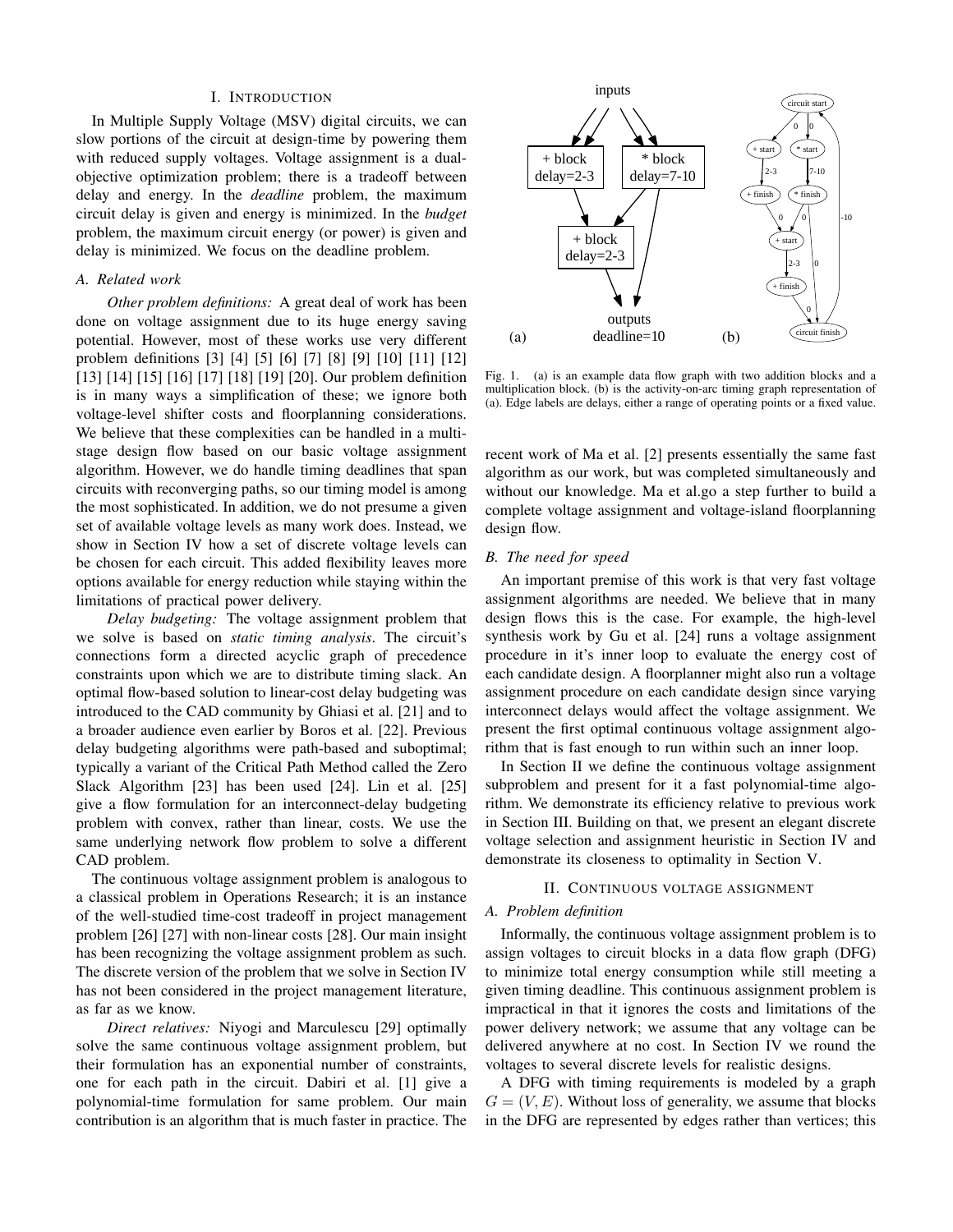is known as the *activity-on-arc* model. The vertices V are I/O ports or "events" representing the completion of a set of (incoming arc) tasks. For each vertex  $i \in V$ , the labelling  $t_i$ represents the arrival time of  $i$ . The transformation from DFG to timing graph  $G$  is shown in Figure 1.

For each edge  $(i, j) \in E$ , the variable  $d_{ij}$  represents the delay from i to j and is bounded by the constants  $l_{ij}$  and  $u_{ij}$ . The edge set E is composed of three subsets:  $E = E_{blk} \cup$  $E_{int} \cup E_{tim}$ .  $E_{blk}$  is the set of circuit blocks; for  $(i, j) \in E_{blk}$ ,  $d_{ij}$  is the computational delay of the block, where  $l_{ij}$  and  $u_{ij}$ are determined by the operating voltage range.  $E_{int}$  is the set of the interconnect edges; for  $(i, j) \in E_{int}$ ,  $d_{ij} = l_{ij} = u_{ij}$  is the constant interconnect delay.  $E_{tim}$  is the set of the timing requirement edges; for  $(i, j) \in E_{tim}$ , we set  $l_{ij} = u_{ij} = -R_{ij}$ where the maximal path delay from  $j$  to  $i$  is required to be no more than the constant  $R_{ij}$ . In most cases there is only one edge in  $E_{tim}$ , from outputs to inputs, representing the desired computation period of the circuit.

Let  $\varepsilon_{ij}(d_{ij})$  be the energy consumption for the edge  $(i, j)$ . Note that the energy,  $\varepsilon$ , is expressed as a continuous function of delay rather than of voltage. In our problem formulation we are actually doing *delay assignment* but this is clearly equivalent to voltage assignment. We thus have the following problem for finding the lowest feasible total energy consumption  $\mathcal{E}$ :

$$
\mathcal{E} = \min_{t,d} \sum_{(i,j)\in E} \varepsilon_{ij}(d_{ij})
$$
\n(1)

$$
\text{s.t.} \quad t_i + d_{ij} \le t_j, \quad \forall (i, j) \in E \tag{2}
$$

$$
l_{ij} \le d_{ij} \le u_{ij}, \quad \forall (i, j) \in E \tag{3}
$$

We must minimize total energy (1) while enforcing precedence constraints (2) and honoring voltage bounds (3).

#### *B. Minimum convex-cost flow formulation*

In this section, we will see how to solve above nonlinear mathematical program efficiently by minimum convex-cost flow. We draw heavily from the work of Ahuja, Hochbaum, and Orlin [28]. Instead, we could have proven the convexity of the problem and entered equations 1, 2 and 3 directly into a general-purpose convex programming solver, as done by Dabiri et al. [1]. However, we will see in Section III that our convex-cost flow code is much faster than the general solvers.

First, we dualize constraint 2 using vector  $\vec{x}$  to obtain the following *Lagrangian Subproblem*:

$$
L(\vec{x}) = \min_{\vec{t}, \vec{d}} \left\{ \sum_{(i,j) \in E} \varepsilon_{ij}(d_{ij}) + \sum_{(i,j) \in E} (t_i + d_{ij} - t_j) x_{ij} \right\}
$$
  
s.t.  $l_{ij} \le d_{ij} \le u_{ij}, \quad \forall (i,j) \in E$  (4)

Since the Lagrangian subproblem is a relaxation of the original problem

$$
L(\vec{x}) \le \mathcal{E}, \quad \forall \vec{x} \in \mathbb{R}^+.
$$
 (5)

An optimal solution to the original problem will also be a solution to the Lagrangian subproblem for some  $\vec{x}^*$ ; specifically, it will be the largest such solution by equation 5. Thus, the following *Lagrangian Multiplier Problem* is equivalent to equations 1, 2, and 3.

$$
\mathcal{E} = \max_{\vec{x} \in \mathbb{R}^{|E|} \land \vec{x} \ge 0} L(\vec{x}) \tag{6}
$$

Now we coax the above Lagrangian multiplier problem into a convex cost flow problem. Observe that by expanding and recombining the second summation in equation 4 we have

$$
L(\vec{x}) = \min_{\substack{\vec{t} \in \mathbb{R}^{|V|} \\ d_{ij} \in [l_{ij}, u_{ij}]}} \left\{ \sum_{(i,j) \in E} \varepsilon_{ij}(d_{ij}) + \sum_{(i,j) \in E} d_{ij} x_{ij} + \sum_{(i,j) \in E} (t_j - t_i) x_{ij} \right\}
$$
(7)

$$
= \min_{d_{ij}\in[l_{ij},u_{ij}]} \sum_{(i,j)\in E} \left(\varepsilon_{ij}(d_{ij}) + d_{ij}x_{ij}\right) + \min_{\vec{t}} \sum_{i\in V} \left(\sum_{(j,i)\in E} x_{ji} - \sum_{(i,j)\in E} x_{ij}\right) t_i \quad (8)
$$

$$
= \min_{d_{ij} \in [l_{ij}, u_{ij}]} \sum_{(i,j) \in E} (\varepsilon_{ij}(d_{ij}) + d_{ij} x_{ij}) + \min_{\vec{t}} \sum_{i \in V} e_i t_i \quad (9)
$$

where

$$
e_i \triangleq \sum_{(j,i)\in E} x_{ji} - \sum_{(i,j)\in E} x_{ij} \tag{10}
$$

We can simplify this formulation as follows. We introduce a new vertex to the DFG, called *node zero*, and add  $|V|$  edges  $(i, 0)$  to it, one from each existing vertex. After extending vectors d and  $\vec{t}$  by renaming the variables  $t_i \rightarrow d_{i0}$  and  $e_i \rightarrow$  $x_{i0}$  and defining  $l_{i0} \triangleq -\infty$ ,  $u_{i0} \triangleq \infty$ , and  $\varepsilon_{i0}(d_{i0}) \triangleq 0$  we get

$$
L(\vec{x}) = \min_{d_{ij} \in [l_{ij}, u_{ij}]} \sum_{(i,j) \in E'} \left( \varepsilon_{ij}(d_{ij}) + d_{ij} x_{ij} \right)
$$
 (11)

s.t. 
$$
x_{i0} = \sum_{(j,i)\in E} x_{ji} - \sum_{(i,j)\in E} x_{ij}, \quad \forall i \in V
$$
 (12)

Observe that objective function 11 is separable; we can minimize with each  $d_{ij}$  independently. Now equation 6 can be expanded into

$$
\mathcal{E} = \max_{\vec{x} \in \mathbb{R}^+} \left\{ \sum_{(i,j) \in E'} \min_{d_{ij} \in [l_{ij}, u_{ij}]} \left\{ \varepsilon_{ij}(d_{ij}) + d_{ij} x_{ij} \right\} \right\} \tag{13}
$$

s.t. constraint 12. If we define

$$
c_{ij}(\chi) \triangleq - \min_{\vec{d}: d_{ij} \in [l_{ij}, u_{ij}]} \left\{ \varepsilon_{ij}(d) + d\chi \right\}
$$
 (14)

we get

$$
\mathcal{E} = \min_{\vec{x} \in \mathbb{R}^+} \sum_{(j,i) \in E'} c_{ij}(x_{ij}) \quad \text{s.t. constraint 12} \tag{15}
$$

Note that, assuming  $\varepsilon_{ij}$  are convex,  $c_{ij}(x_{ij})$  are convex functions which we can evaluate in logarithmic time [28]. We can now see that minimization problem 15 is a minimum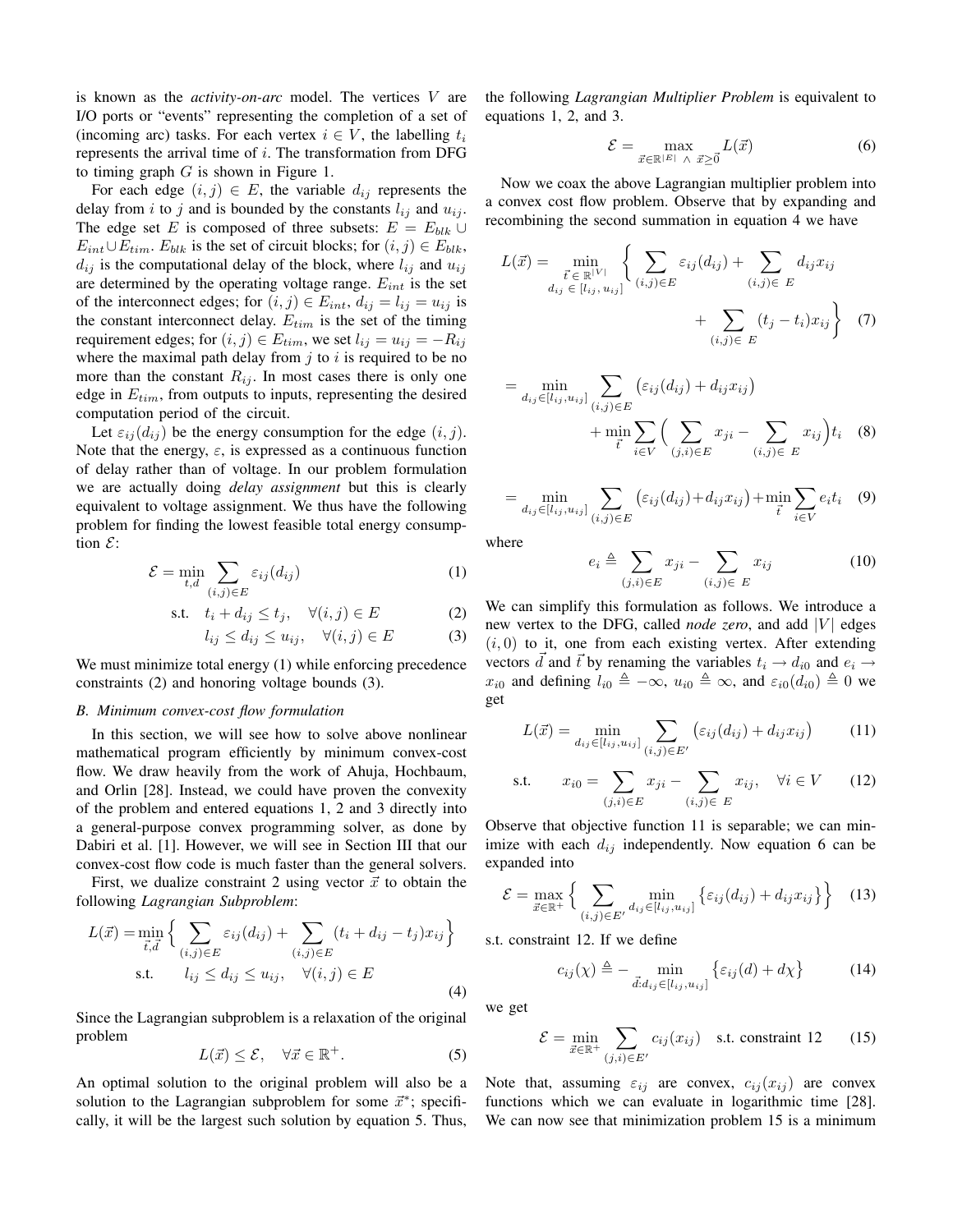

Fig. 2. Runtimes of our flow-based continuous voltage assignment code for problems of various size. Scalability is evident.

convex-cost circulation problem.  $\vec{x}$  is the edge-flow vector,  $c(x_{ij})$  are the flow cost functions, and constraint 12 enforces mass balance (the flow into a node is equal to the flow out of the node). A circulation problem is simply a flow problem without any flow sources or sinks. None of the edges have any capacity restrictions. Solving this flow problem gives us the Lagrangian multipliers  $\vec{x}$  and the optimal energy value  $\mathcal E$ . In addition, if we solve the dual flow problem with a dual method (like the cost-scaling method described in [28]) we get the dual-dual variables as well; that is, the primal variables  $\overrightarrow{d}$ and  $\vec{t}$ , The voltage of each block is simply a function of the assigned delay:  $v_{ij}$   $(d_{ij})$ .

Note that we have made no assumptions about the energy functions  $\varepsilon_{ij}$  other than convexity. Convexity, in this case, means that continually decreasing a circuit block's delay by  $\Delta d$  creates increasingly higher energy consumption changes  $\Delta \varepsilon$ . Formally, the derivative of energy with respect to delay is nondecreasing.

*Time complexity:* Using the cost-scaling algorithm described by Ahuja et al. [28], the above minimum convexcost flow problem can be solved in  $O(|V||E|b \log(|V|b))$  time where  $V$  and  $E$  are the vertex and edge sets from flow graph (or equivalently the DFG) and  $b$  is the bit-precision. Our runtime complexity has an extra factor of b compared to the basic cost-scaling convex cost flow algorithm to account for the time needed to evaluate the edge cost function  $c_{ij}(\chi)$  by binary search.

#### III. EXPERIMENT 1: CONTINUOUS VOLTAGE ASSIGNMENT

We implemented a cost-scaling minimum convex-cost flow code in C++ following the algorithm of Ahuja et al. [28]. Our code solves the *integer* flow problem. However, the Lagrangian multipliers  $\vec{x}$  are fractional, so we adjusted the edge cost functions to get an fixpoint fractional flow solution.

Figure 2 and Table I show the efficiency and scalability of our continuous voltage assignment algorithm. Dabiri et

TABLE I CONTINUOUS VOLTAGE ASSIGNMENT RESULTS

| benchmark               | nodes          | edges | runtime $(s)$ |  |
|-------------------------|----------------|-------|---------------|--|
| $\overline{\mathbf{j}}$ | $\overline{4}$ | 7     | 0.00          |  |
| ex1                     | 6              | 13    | 0.00          |  |
| paulin                  | 8              | 21    | 0.01          |  |
| diffeq new              | 10             | 26    | 0.01          |  |
| mac                     | 10             | 25    | 0.02          |  |
| tseng                   | 13             | 33    | 0.01          |  |
| chemical                | 20             | 56    | 0.06          |  |
| ewf-hyper               | 22             | 61    | 0.08          |  |
| elliptic                | 22             | 61    | 0.08          |  |
| iir77                   | 25             | 73    | 0.10          |  |
| dct dif                 | 40             | 110   | 0.10          |  |
| wdf                     | 48             | 133   | 0.19          |  |
| dct lee                 | 50             | 139   | 0.14          |  |
| jacobi sm               | 51             | 147   | 0.22          |  |
| pr1                     | 51             | 140   | 0.17          |  |
| pr2                     | 60             | 165   | 0.20          |  |
| dct_wang                | 60             | 164   | 0.21          |  |
| $det$ _ijpeg            | 61             | 167   | 0.20          |  |
| $\det$                  | 61             | 167   | 0.21          |  |
| jacobi                  | 115            | 331   | 0.69          |  |
| c432                    | 359            | 897   | 0.11          |  |
| c499                    | 448            | 1130  | 0.12          |  |
| c880                    | 829            | 2026  | 0.45          |  |
| c1355                   | 1136           | 2818  | 0.84          |  |
| c1908                   | 1796           | 4231  | 2.29          |  |
| c2670                   | 2622           | 6263  | 2.62          |  |
| c3540                   | 3391           | 8070  | 6.16          |  |
| c5315                   | 4795           | 11788 | 10.84         |  |
| c6288                   | 4867           | 12146 | 34.15         |  |
| c7552                   | 7234           | 17204 | 21.11         |  |



Fig. 3. Energy savings of our optimal continuous voltage assignment relative to critical path method [24].

al.solve their convex program using Matlab and MOSEK with a runtime of about two minutes for their largest problem (84 nodes and 140 edges) [30]. We solve problems of the same size in under 0.5 seconds, so we conservatively (allowing for possible differences in machine speed) report a  $100 \times$ speedup. In fact, we expect that a better-optimized flow code can perform even faster.

Figure 3 shows the improvement of our optimal continuous voltage assignment algorithm compared to the heuristic pathbased approach of Gu et al. [24]. The energy decrease we achieve peaks at 6.5% and comes at no cost.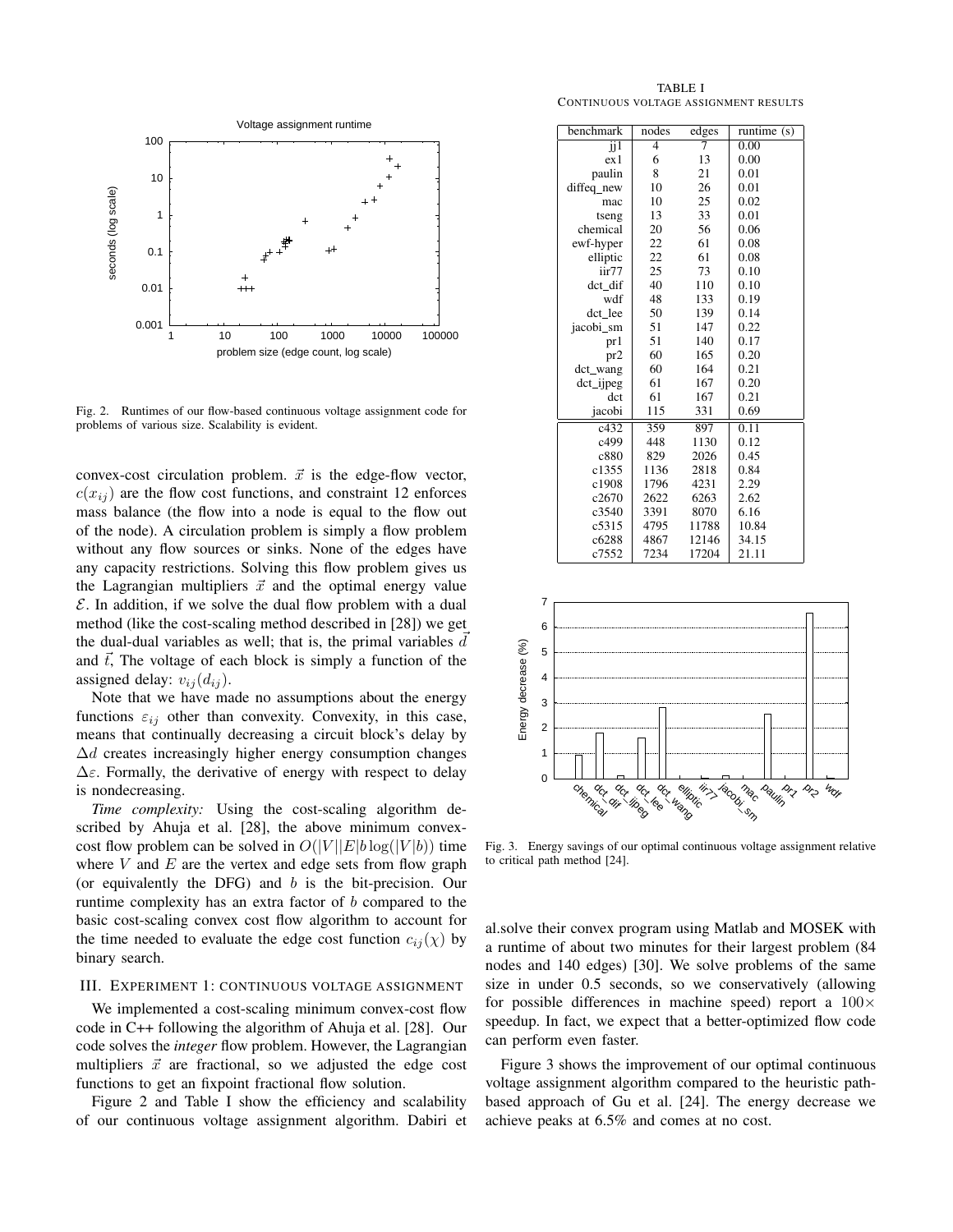

Fig. 4. Partitioning-based voltage discretization. All blocks in a partition are rounded up to the voltage at the right-hand side cutpoint, represented by a dashed line.

#### IV. DISCRETE VOLTAGE SET SELECTION

In practical multiple supply voltage designs, only a handful of voltages can be made available by the power distribution network. Each requires a separate off-chip voltage regulator and complicates power network design. One reasonable way to choose a set of discrete voltages is to partition the sorted voltage assignments and set each partition's voltage to its upper bound. This method is shown in Figure 4. In this case, we never decrease any voltages from the continuous voltage assignment, so we can be sure that the timing requirements are still met. This partitioning discretization method was introduced by Gu et al. [24] and also used by Dabiri et al. [1]; however, we contribute an algorithm which is both optimal and elegant. Gu et al.'s algorithm is optimal but very complex and Dabiri et al.'s algorithm is simple but heuristic. Note that we optimally solve the *partitioning* problem, which gives a heuristic solution to the more general *discretization* problem.

#### *A. Dynamic programming (DP) algorithm*

We can consider the *cost* of a partitioning to be the energy penalty incurred by increasing continuous voltages up to the discrete level chosen. This cost can be expressed with the recurrence

$$
C[i, j, v] = \min_{k \in [i, j)} \left\{ C[i, k, 1] + C[k + 1, j, v - 1] \right\}
$$
 (16)

where  $C[i, j, v]$  is the minimum cost of partitioning the sequence from positions i to j using v voltages. The integer variable  $k$  indicates the optimum endpoint for the first partition. Translating recurrence 16 into a dynamic programming algorithm is straightforward.

Gu *et at.*'s algorithm [24] has a runtime complexity of  $O(n^22^v)$  while our DP algorithm is  $O(n^3v)$ , where v is the number of voltage levels. Although exponential in the number of voltage levels, we expect their solution to be faster for practical designs with few voltage levels.

#### V. EXPERIMENT 2: DISCRETIZATION OVERHEAD

There is no known optimal polynomial-time algorithm for the discrete voltage set selection and assignment problem; the algorithm we present is suboptimal because timing slack is not redistributed after rounding. For example, in Figure 4, after rounding the first two blocks up to 1.27 V the rightmost block may only require 1.75 V to meet the timing deadline. However, we can use the continuous voltage assignment's energy as a lower-bound on the optimal discrete solution energy and thus measure the maximum error of our partitioning heuristic. Our experiments show that our DP discrete voltage selection and

TABLE II VOLTAGE DISCRETIZATION OVERHEAD VERSUS OPTIMAL CONTINUOUS VOLTAGE ASSIGNMENT, IN PERCENT.

| benchmark       | single voltage | 2 voltage | 3 voltage | 4 voltage |
|-----------------|----------------|-----------|-----------|-----------|
| tseng           | 62.10%         | 1.10%     | $0.00\%$  | $0.00\%$  |
| paulin          | 76.33          | 11.74     | 5.57      | 1.24      |
| diffeq_new      | 76.94          | 13.74     | 2.77      | 1.15      |
| mac             | 67.01          | 0.12      | 0.03      | 0.01      |
| dct dif         | 101.60         | 8.37      | 0.13      | 0.03      |
| wdf             | 77.65          | 12.36     | 4.68      | 1.62      |
| ewf-hyper       | 98.37          | 15.29     | 0.27      | 0.06      |
| elliptic        | 98.37          | 15.29     | 0.27      | 0.06      |
| pr1             | 105.30         | 6.10      | 1.74      | 0.07      |
| chemical        | 117.56         | 11.25     | 0.11      | 0.03      |
| dct lee         | 97.45          | 8.13      | 2.12      | 0.02      |
| pr <sub>2</sub> | 68.40          | 22.85     | 7.42      | 4.40      |
| dct_wang        | 82.91          | 20.22     | 5.12      | 1.73      |
| $dct$ _ijpeg    | 96.28          | 12.84     | 0.89      | 0.06      |
| dct             | 96.28          | 12.84     | 0.89      | 0.06      |
| iir77           | 118.84         | 8.60      | 0.10      | 0.05      |
| jacobi sm       | 95.17          | 0.04      | 0.02      | 0.01      |
| average         | 90.38%         | $10.64\%$ | $1.89\%$  | $0.62\%$  |

assignment solutions are near even this somewhat loose lower bound.

Table II gives the energy overhead of our discrete voltage selection and assignment algorithm compared to the baseline continuous voltage assignment. Note that we are comparing to an optimal solution that uses up to  $n$  different voltages. In reality, the optimal 2, 3, or 4 voltage energy will be higher, so the results of Table II are an upper-bound on our true overhead. For two-voltage assignment, worst-case energy overhead is bounded by 23%, for three-voltage assignment by 8%, and for four-voltage assignment by 5%. Average-case overhead is lower still.

Similar experiments have been done by Dabiri et al. [1] and Hua and Qu [4]. Their results also indicate that a few discrete voltage levels can provide almost the same energy savings as an infinite range of voltages. Due to the closeness of our discretization energies and the theoretical lower bound, we omit a comparison of competing discretization approaches.

The single-voltage column in Table II indicates the energy consumption overhead of the circuit before applying the Multiple Supply Voltage technique. We observe, as others have in the past, that the energy gains acheived by moving from a single to two or three voltages are significant.

#### VI. EXPERIMENTAL SETUP

The benchmark problems we used are real circuits used as high-level synthesis benchmarks by Gu et al. [24]; we adopt their nonlinear power-delay model using  $\alpha = 1.5$ . No interconnect delay was included, although this would have been possible, as described in Section II. We allow voltages to vary from 1.8 V down to 1.2 V. Under our device model this yields a maximum block slowdown of 22% corresponding to an energy reduction of 56%. The deadlines were halfway between the fastest and slowest possible execution time.

To evaluate the runtime on large problem instances we also used the ISCAS85 combinational logic benchmarks. In these experiments all gates were assumed to be of the same type. All